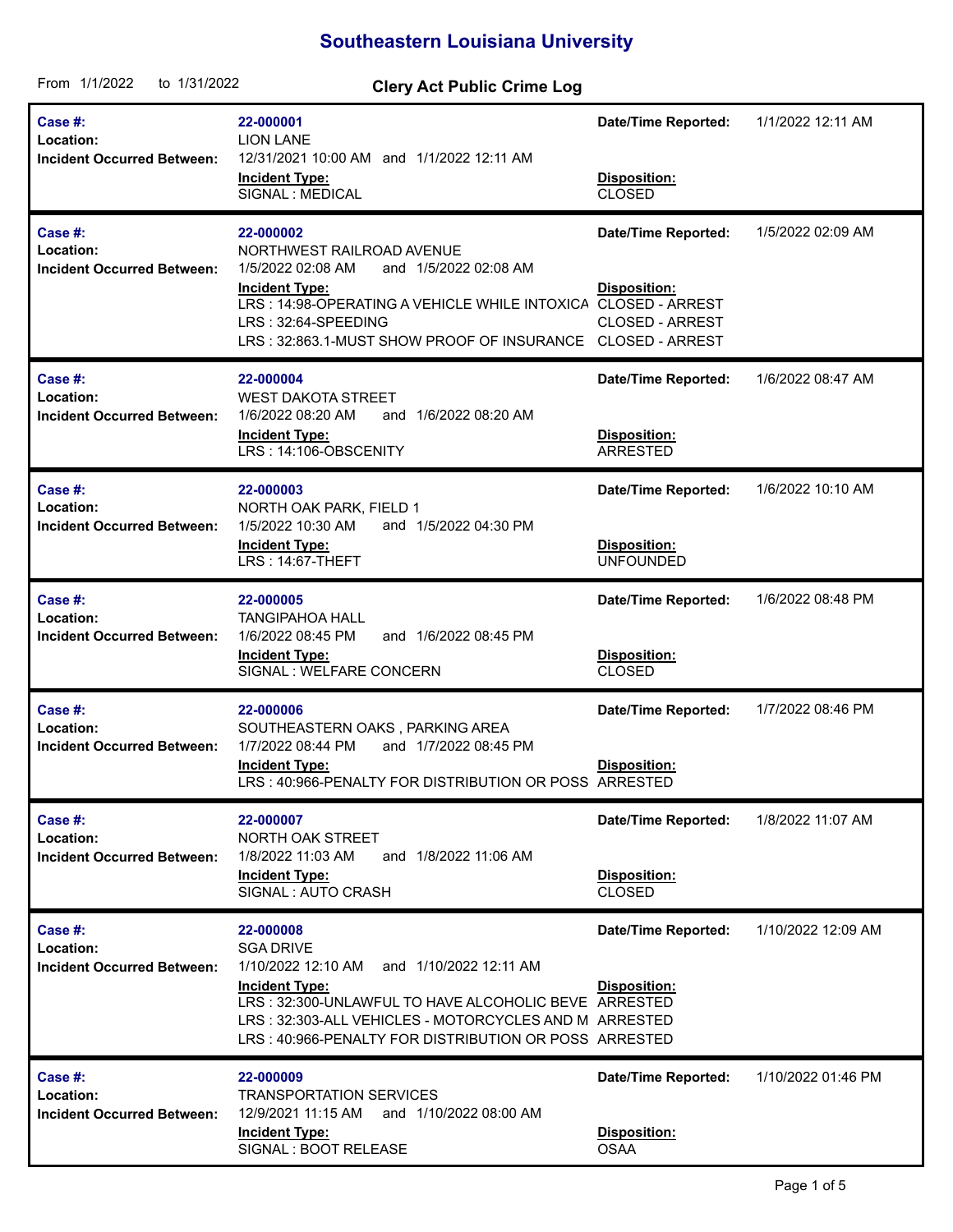| Case #:<br>Location:<br><b>Incident Occurred Between:</b> | 22-000010<br>LA HIGHWAY 3234/UNIVERSITY AVENUE<br>and 1/12/2022 02:51 AM<br>1/12/2022 02:15 AM<br><b>Incident Type:</b><br>SIGNAL: WELFARE CONCERN                                                                                                                                                                                  | <b>Date/Time Reported:</b><br>Disposition:<br><b>CLOSED</b>                                    | 1/12/2022 02:51 AM |
|-----------------------------------------------------------|-------------------------------------------------------------------------------------------------------------------------------------------------------------------------------------------------------------------------------------------------------------------------------------------------------------------------------------|------------------------------------------------------------------------------------------------|--------------------|
| Case #:<br>Location:<br><b>Incident Occurred Between:</b> | 22-000011<br>NORTH CAMPUS, MAIN BUILDING<br>1/13/2022 09:03 AM<br>and 1/13/2022 09:03 AM<br><b>Incident Type:</b><br>SIGNAL: LOST OR STOLEN                                                                                                                                                                                         | Date/Time Reported:<br>Disposition:<br>PENDING INVESTIGATION                                   | 1/13/2022 09:03 AM |
| Case #:<br>Location:<br><b>Incident Occurred Between:</b> | 22-000012<br><b>TWELVE OAKS HALL</b><br>12/17/2021 03:00 PM and 1/13/2022 02:00 PM<br><b>Incident Type:</b><br>LRS: 14:62/I-SIMPLE BURGLARY                                                                                                                                                                                         | <b>Date/Time Reported:</b><br>Disposition:<br><b>CLOSED</b>                                    | 1/13/2022 02:31 PM |
| Case #:<br>Location:<br><b>Incident Occurred Between:</b> | 22-000013<br><b>ASCENSION HALL</b><br>1/15/2022 02:15 AM<br>and 1/15/2022 02:15 AM<br><b>Incident Type:</b><br>SIGNAL: WELFARE CONCERN                                                                                                                                                                                              | <b>Date/Time Reported:</b><br>Disposition:<br><b>CLOSED</b>                                    | 1/15/2022 02:15 AM |
| Case #:<br>Location:<br><b>Incident Occurred Between:</b> | 22-000014<br><b>LION LANE</b><br>1/16/2022 02:30 AM<br>and 1/16/2022 02:58 AM<br><b>Incident Type:</b><br>LRS: 14:98-OPERATING A VEHICLE WHILE INTOXICA<br>LRS: 14:99-RECKLESS OPERATION OF A VEHICLE                                                                                                                               | <b>Date/Time Reported:</b><br>Disposition:<br><b>CLOSED - ARREST</b><br><b>CLOSED - ARREST</b> | 1/16/2022 02:58 AM |
| Case #:<br>Location:<br><b>Incident Occurred Between:</b> | 22-000015<br>SOUTHEASTERN OAKS, BUILDING 3<br>and 1/17/2022 11:00 AM<br>1/16/2022 12:00 AM<br><b>Incident Type:</b><br>LRS: 14:66-EXTORTION                                                                                                                                                                                         | <b>Date/Time Reported:</b><br><b>Disposition:</b><br>PENDING INVESTIGATION                     | 1/17/2022 11:08 AM |
| Case #:<br>Location:<br><b>Incident Occurred Between:</b> | 22-000016<br><b>WEST DAKOTA STREET</b><br>1/17/2022 01:05 PM<br>and 1/17/2022 01:25 PM<br><b>Incident Type:</b><br>SIGNAL : AUTO CRASH                                                                                                                                                                                              | <b>Date/Time Reported:</b><br>Disposition:<br><b>CLOSED</b>                                    | 1/17/2022 01:07 PM |
| Case #:<br>Location:<br><b>Incident Occurred Between:</b> | 22-000017<br>SOUTHEASTERN OAKS, BUILDING 6<br>1/17/2022 07:00 PM and 1/17/2022 11:01 PM<br><b>Incident Type:</b><br>LRS: 14:93.12-PURCHASE AND PUBLIC POSSESSIOI OSAA<br>LRS: 14:93.12-PURCHASE AND PUBLIC POSSESSIOI OSAA<br>LRS: 14:93.12-PURCHASE AND PUBLIC POSSESSIOI OSAA<br>LRS: 14:93.13-UNLAWFUL PURCHASE OF ALCOHOLI OSAA | Date/Time Reported:<br>Disposition:                                                            | 1/17/2022 11:01 PM |
| Case #:<br>Location:<br><b>Incident Occurred Between:</b> | 22-000018<br><b>ASCENSION HALL</b><br>1/18/2022 11:27 AM<br>and 1/19/2022 12:10 AM<br><b>Incident Type:</b><br>LRS: 14:285-TELEPHONE COMMUNICATIONS; IMPR( CLOSED                                                                                                                                                                   | <b>Date/Time Reported:</b><br>Disposition:                                                     | 1/18/2022 11:48 PM |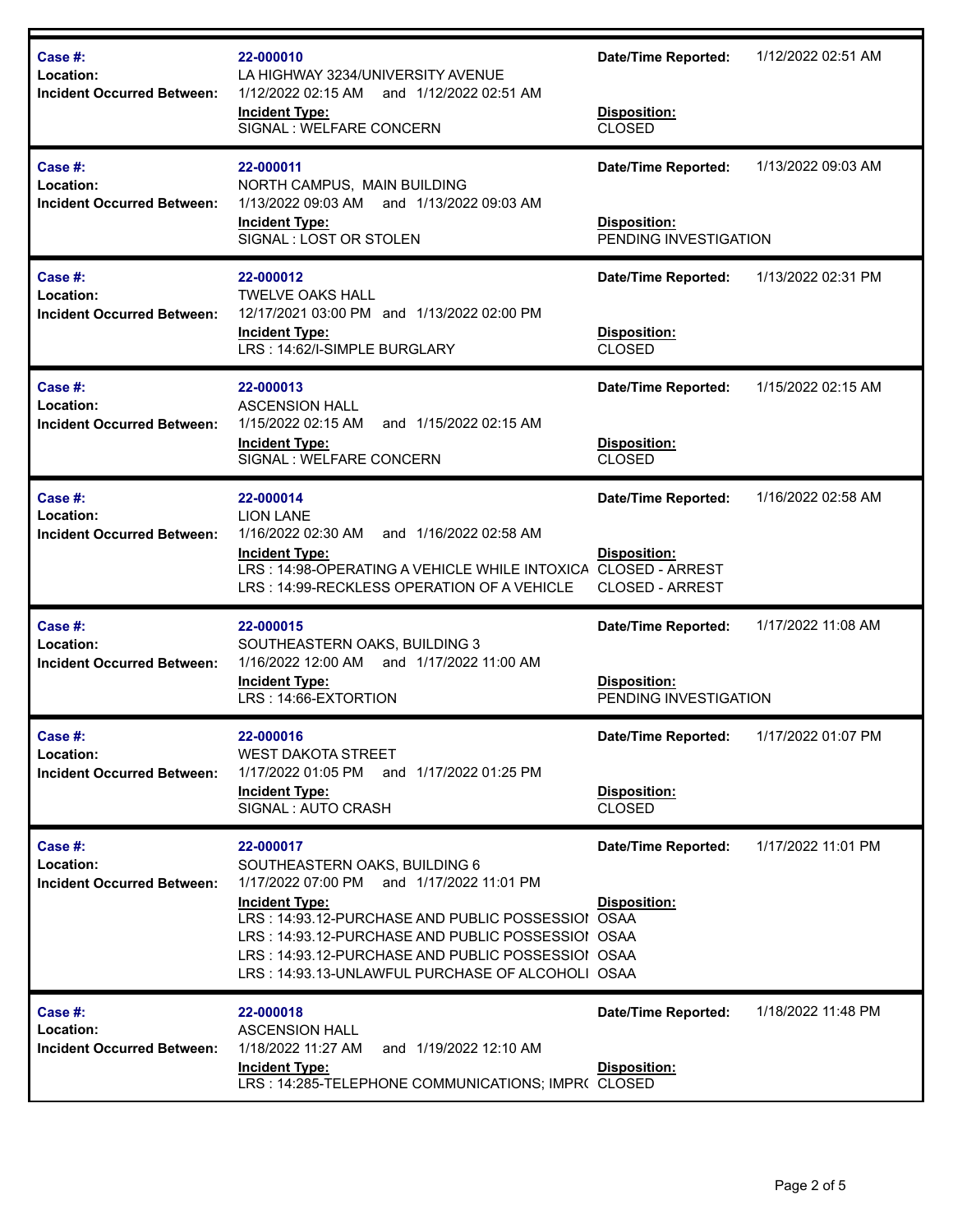| Case #:<br>Location:<br><b>Incident Occurred Between:</b> | 22-000019<br>NORTH UNION, PARKING LOT<br>1/19/2022 07:33 AM<br>and 1/19/2022 11:25 AM<br><b>Incident Type:</b><br>LRS: 14:108.1-FLIGHT FROM AN OFFICER<br>LRS: 14:99-RECKLESS OPERATION OF A VEHICLE<br>LRS: 32:295.1-DRIVER AND PASSENGER SHALL WE/ CLOSED - ARREST<br>LRS: 40:1023C-DRUG PARAPHENALIA<br>LRS: 30:2531 LITTERING | <b>Date/Time Reported:</b><br><b>Disposition:</b><br><b>CLOSED - ARREST</b><br><b>CLOSED - ARREST</b><br><b>CLOSED - ARREST</b><br><b>CLOSED - ARREST</b> | 1/19/2022 07:33 AM |
|-----------------------------------------------------------|-----------------------------------------------------------------------------------------------------------------------------------------------------------------------------------------------------------------------------------------------------------------------------------------------------------------------------------|-----------------------------------------------------------------------------------------------------------------------------------------------------------|--------------------|
| Case #:<br>Location:<br><b>Incident Occurred Between:</b> | 22-000021<br>LA HIGHWAY 3234/UNIVERSITY AVENUE<br>1/19/2022 06:07 PM and 1/19/2022 06:09 PM<br><b>Incident Type:</b><br>LRS: 32:81-FOLLOWING TOO CLOSE<br>SIGNAL: AUTO CRASH                                                                                                                                                      | <b>Date/Time Reported:</b><br><b>Disposition:</b><br><b>CLOSED</b><br><b>CLOSED</b>                                                                       | 1/19/2022 06:09 PM |
| Case #:<br>Location:<br><b>Incident Occurred Between:</b> | 22-000022<br>THE VILLAGE L<br>1/19/2022 08:31 PM<br>and 1/19/2022 08:59 PM<br><b>Incident Type:</b><br>SIGNAL : MEDICAL                                                                                                                                                                                                           | <b>Date/Time Reported:</b><br>Disposition:<br><b>CLOSED</b>                                                                                               | 1/19/2022 08:31 PM |
| Case #:<br>Location:<br><b>Incident Occurred Between:</b> | 22-000023<br><b>ST. TAMMANY HALL</b><br>1/20/2022 08:05 PM<br>and 1/20/2022 08:05 PM<br><b>Incident Type:</b><br>SIGNAL : WELFARE CONCERN                                                                                                                                                                                         | <b>Date/Time Reported:</b><br>Disposition:<br><b>CLOSED</b>                                                                                               | 1/20/2022 08:05 PM |
| Case #:<br>Location:<br><b>Incident Occurred Between:</b> | 22-000024<br>SOUTHEASTERN OAKS MAIN GATE<br>1/21/2022 08:17 AM and 1/21/2022 08:19 AM<br><b>Incident Type:</b><br>SIGNAL : ACCIDENTAL DAMAGE                                                                                                                                                                                      | <b>Date/Time Reported:</b><br>Disposition:<br><b>CLOSED</b>                                                                                               | 1/21/2022 12:50 PM |
| Case #:<br>Location:<br><b>Incident Occurred Between:</b> | 22-000025<br>STUDENT UNION ANNEX, 1ST FLOOR<br>1/21/2022 05:00 PM and 1/21/2022 05:05 PM<br><b>Incident Type:</b><br>SIGNAL : INFORMATIONAL: COMPLAINT                                                                                                                                                                            | <b>Date/Time Reported:</b><br>Disposition:<br><b>CLOSED</b>                                                                                               | 1/21/2022 05:03 PM |
| Case #:<br>Location:<br><b>Incident Occurred Between:</b> | 22-000026<br><b>ASCENSION HALL</b><br>1/18/2022 07:00 PM<br>and 1/21/2022 08:07 PM<br><b>Incident Type:</b><br>SIGNAL : MEDICAL                                                                                                                                                                                                   | <b>Date/Time Reported:</b><br>Disposition:<br><b>CLOSED</b>                                                                                               | 1/21/2022 08:07 PM |
| Case #:<br>Location:<br><b>Incident Occurred Between:</b> | 22-000027<br>LA HIGHWAY 3234/UNIVERSITY AVENUE<br>1/22/2022 02:22 AM<br>and 1/22/2022 02:23 AM<br><b>Incident Type:</b><br>LRS: 14:98-OPERATING A VEHICLE WHILE INTOXICA ARRESTED<br>LRS: 32:863.1-MUST SHOW PROOF OF INSURANCE ARRESTED<br>LRS: 47:508-EXPIRED LICENSE PLATE<br>SIGNAL: WARRANT - OTHER AGENCY                   | <b>Date/Time Reported:</b><br>Disposition:<br><b>ARRESTED</b><br><b>ARRESTED</b>                                                                          | 1/22/2022 02:24 AM |
| Case #:<br>Location:<br><b>Incident Occurred Between:</b> | 22-000028<br><b>ASCENSION HALL</b><br>1/20/2022 04:16 PM<br>and 1/20/2022 05:16 PM<br><b>Incident Type:</b><br>SIGNAL: LOST OR STOLEN                                                                                                                                                                                             | <b>Date/Time Reported:</b><br><b>Disposition:</b><br>OPEN - PENDING INFORMATION                                                                           | 1/23/2022 05:29 PM |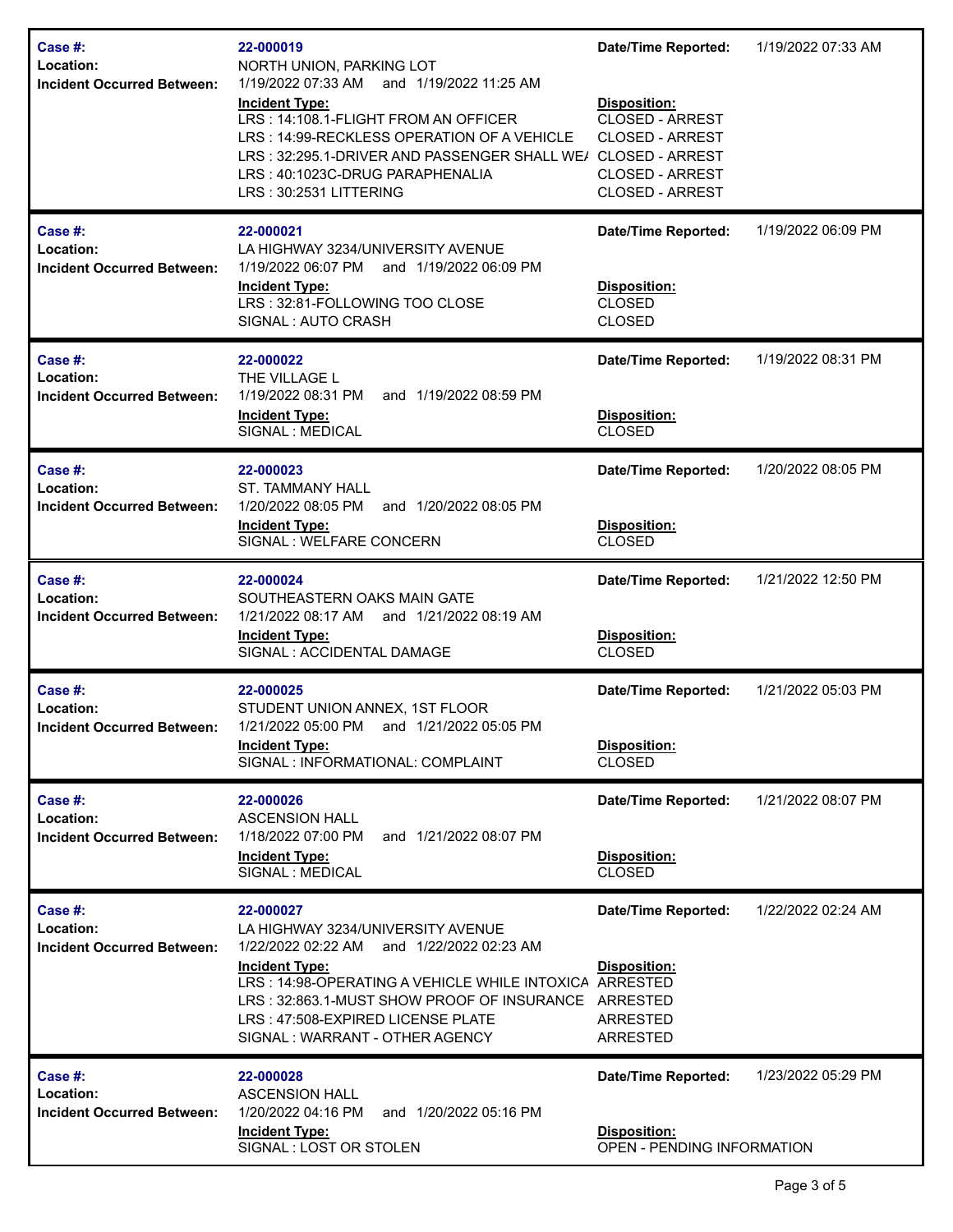| Case #:<br>Location:<br><b>Incident Occurred Between:</b>        | 22-000029<br>NORTH OAK STREET<br>1/24/2022 01:11 AM<br>and 1/24/2022 01:12 AM<br><b>Incident Type:</b><br>SIGNAL: ASSIST ANOTHER AGENCY                                   | <b>Date/Time Reported:</b><br>Disposition:<br><b>OSAA</b>                  | 1/24/2022 01:13 AM |
|------------------------------------------------------------------|---------------------------------------------------------------------------------------------------------------------------------------------------------------------------|----------------------------------------------------------------------------|--------------------|
| Case #:<br>Location:<br><b>Incident Occurred Between:</b>        | 22-000030<br>LA HIGHWAY 3234/UNIVERSITY AVENUE<br>1/24/2022 03:30 AM<br>and 1/24/2022 04:00 AM<br><b>Incident Type:</b><br>SIGNAL: UNBECOMING BEHAVIOR OF A STUDENT       | <b>Date/Time Reported:</b><br>Disposition:<br><b>OSAA</b>                  | 1/24/2022 04:26 AM |
| Case #:<br>Location:<br><b>Incident Occurred Between:</b>        | 22-000031<br><b>LOUISIANA HALL</b><br>12/3/2021 08:00 AM<br>and 1/7/2022 08:00 AM<br><b>Incident Type:</b><br>LRS: 14:67-THEFT                                            | <b>Date/Time Reported:</b><br><b>Disposition:</b><br>PENDING INVESTIGATION | 1/24/2022 04:02 PM |
| Case #:<br>Location:<br><b>Incident Occurred Between:</b>        | 22-000032<br>STUDENT UNION<br>1/26/2022 02:00 PM<br>and 1/26/2022 02:00 PM<br><b>Incident Type:</b><br>SIGNAL : HARASSMENT - NON CRIMINAL                                 | <b>Date/Time Reported:</b><br>Disposition:<br><b>CLOSED</b>                | 1/26/2022 02:11 PM |
| <b>Case #:</b><br>Location:<br><b>Incident Occurred Between:</b> | 22-000033<br><b>WASHINGTON HALL</b><br>1/26/2022 04:31 PM<br>and 1/26/2022 04:31 PM<br><b>Incident Type:</b><br>SIGNAL : WELFARE CONCERN                                  | <b>Date/Time Reported:</b><br>Disposition:<br><b>CLOSED</b>                | 1/26/2022 04:31 PM |
| <b>Case #:</b><br>Location:<br><b>Incident Occurred Between:</b> | 22-000034<br>SOUTHEASTERN OAKS, BUILDING 5<br>1/26/2022 11:30 PM and 1/26/2022 11:35 PM<br><b>Incident Type:</b><br>LRS: 40:966-PENALTY FOR DISTRIBUTION OR POSS ARRESTED | <b>Date/Time Reported:</b><br><b>Disposition:</b>                          | 1/26/2022 11:31 PM |
| <b>Case #:</b><br>Location:<br><b>Incident Occurred Between:</b> | 22-000035<br>SOUTHEASTERN OAKS, BUILDING 1<br>1/27/2022 08:46 AM and 1/27/2022 08:46 AM<br><b>Incident Type:</b><br>SIGNAL: AUTO CRASH - PRIVATE PROPERTY                 | <b>Date/Time Reported:</b><br>Disposition:<br><b>CLOSED</b>                | 1/27/2022 08:46 AM |
| Case #:<br>Location:<br><b>Incident Occurred Between:</b>        | 22-000036<br><b>MANE STREET</b><br>1/27/2022 01:45 PM<br>and Unknown<br><b>Incident Type:</b><br>SIGNAL : AUTO CRASH                                                      | <b>Date/Time Reported:</b><br>Disposition:<br>CLOSED                       | 1/27/2022 01:49 PM |
| Case #:<br>Location:<br><b>Incident Occurred Between:</b>        | 22-000037<br><b>SGA DRIVE</b><br>1/27/2022 09:30 AM<br>and 1/27/2022 06:00 PM<br><b>Incident Type:</b><br>LRS: 14:100-HIT AND RUN                                         | <b>Date/Time Reported:</b><br>Disposition:<br><b>CLOSED - ARREST</b>       | 1/27/2022 06:00 PM |
|                                                                  |                                                                                                                                                                           |                                                                            |                    |